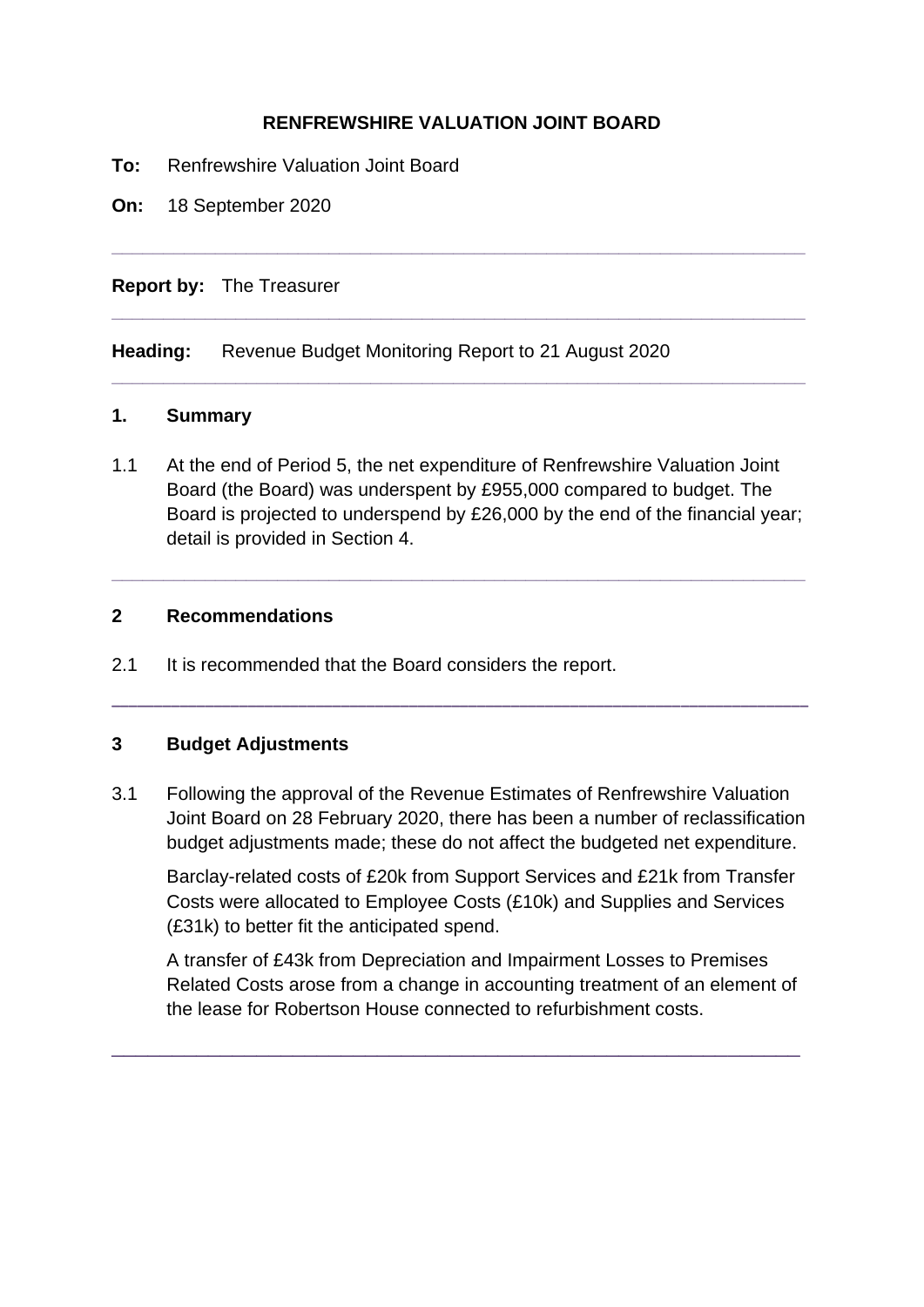## **4 Budget Performance**

## 4.1 **Current Position: Net underspend £1,982,000**

The current underspend largely relates to income from requisitions being received before the budget anticipated. In addition, unplanned funding has been received from Central Government for Individual Electoral Registration (IER) being £25,302. This should remove the need for the planned reserves drawdown in 2020/21.

## 4.2 **Projected Year-end Position: Net underspend £26,000**

The projected year-end underspend of £26,000 comprises a gross expenditure overspend of £48,000 and an over-recovery in gross income of £74,000.

Within gross expenditure, there is a projected overspend relating to Premises of £33,000, estimated to be arising from the 2020 rent review for Robertson House; however, this has not yet been concluded.

In addition, Supplies and Services are expected to overspend by £65,000, mainly due to pass-through costs related to new voting rights for foreign nationals and prisoners, funded by the Scottish Government, of £49,150 (see income note below). There are also anticipated overspends here relating to the COVID-19 pandemic. Offsetting these is an estimated £50,000 year-end underspend in Employee Costs, largely attributable to vacant posts not being filled.

There is an over-recovery of income due to unexpected IER funding of £25,302 received from the Cabinet Office. A further £49,150 is expected from the Scottish Government to cover the new costs of foreign nationals and prisoners now being allowed to vote.

**\_\_\_\_\_\_\_\_\_\_\_\_\_\_\_\_\_\_\_\_\_\_\_\_\_\_\_\_\_\_\_\_\_\_\_\_\_\_\_\_\_\_\_\_\_\_\_\_\_\_\_\_\_\_\_\_\_\_\_\_\_\_\_\_\_\_\_**